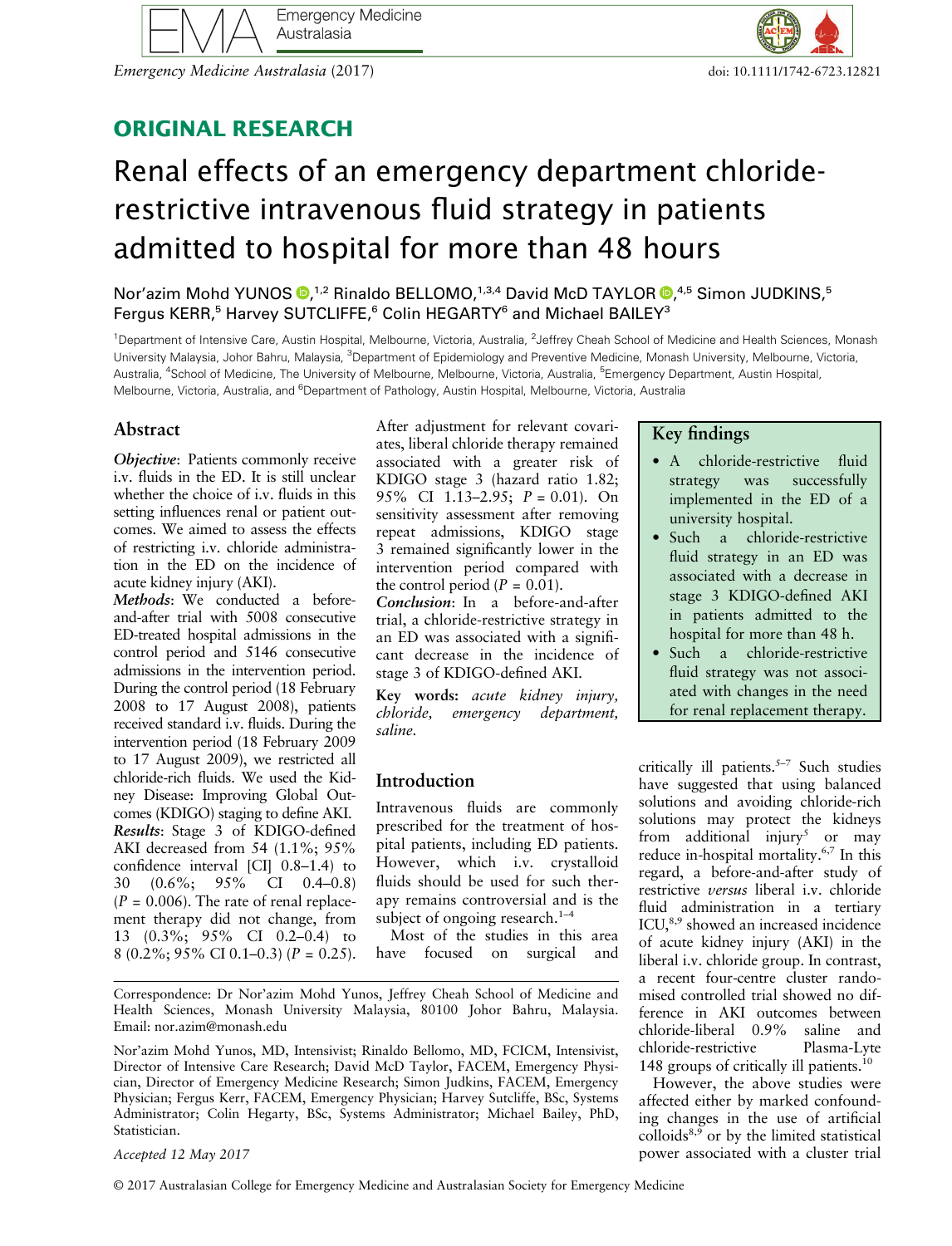design.<sup>10</sup> More relevant to this investigation, neither study addressed the impact of chloride restriction during fluid therapy for ED patients, another important cohort of patients who are exposed to significant fluid administration.

We hypothesised that a chloriderestrictive i.v. fluid strategy implemented in the ED might also be associated with decreased severity of AKI during hospital admission and conducted a before-and-after study to test this hypothesis.

# Methods

### Study design and setting

We conducted a prospective, openlabel, before-and-after study in the ED of the Austin Hospital, a tertiary care hospital affiliated with the University of Melbourne. The local Human Research Ethics Committee approved the study and waived the need for informed consent (Reference: H2008/03445).

# Study population

We included all consecutive adult admissions to the hospital through the ED during a 6 month control period (18 February 2008 to 17 August 2008) and a 6 month intervention period (18 February 2009 to 17 August 2009). Using the Austin Hospital Inpatient Separation Episodes Database, we excluded patients who had hospital admissions of less than 48 h, patients with either pre-existing end-stage kidney disease receiving chronic dialysis or preexisting AKI at ED presentation (defined as Kidney Disease: Improving Global Outcomes [KDIGO] 2 or 3 on first serum creatinine reading in ED). We also excluded patients who were lost to follow up, that is patients with missing creatinine values. There were 468 such patients (7.7% of the original number) in the control group and 485 (7.8%) in the intervention group.

# Study protocol

During the 6 month control period, the choice of i.v. fluids for all patients seen in the ED was based on clinician preferences. None of the clinicians was aware of the plan to subsequently restrict i.v. fluids to low chloride solutions. The types of fluids available included 0.9% saline (chloride concentration: 150 mmol/L) (Baxter, Old Toongabbie, NSW, Australia), lactated crystalloid solution (chloride concentration: 109 mmol/L) (Hartmann's solution, Baxter), balanced buffered solution (chloride concentration: 98 mmol/L) (Plasma-Lyte 148, Baxter) and succinylated gelatin solution (chloride concentration: 120 mmol/L) (Gelofusine, B. Braun, Melsungen, Germany).

We used the next 6 months as a 'washout period'. During this period, we announced the decision to remove chloride-rich fluids from ED practice and educated all ED staff on the shift in i.v. fluid practice to a chloride-restrictive approach.

During the 6 month intervention period, we then restricted the i.v. fluids used in the ED to low chloride solutions only. All patients seen in ED received either lactated crystalloid solution (chloride concentration: 109 mmol/L) (Hartmann's solution, Baxter) or balanced buffered solution (chloride concentration: 98 mmol/L) (Plasma-Lyte 148, Baxter).

During this period, chloride-rich fluids were now available only for specific conditions such as severe hyponatremia and traumatic brain injury and under prescription by an ED specialist.

The choice of i.v. fluids on the general hospital wards, following admission through the ED, was not modified and was left to clinician preferences.

# Measurements and outcomes

We collected key demographic data including age, sex and admitting diagnosis of all the enrolled admissions. We retrieved pre-hospital admission serum creatinine concentrations and daily morning creatinine concentrations during hospital admission from the computerised central laboratory database.

The primary outcome was the incidence of AKI according to the KDIGO creatinine definitions during

the hospital admission. $11$  Secondary outcomes included the need for renal replacement therapy (RRT), length of stay in hospital and hospital survival. We defined baseline creatinine concentration as the lowest creatinine concentration available prior to hospital admission; when a measurement was not available, we estimated creatinine concentration using the Modification of Diet in Renal Disease (MDRD) equation (assuming a lower limit of normal baseline glomerular filtration rate of 75 mL/  $min$ ).<sup>12</sup>

#### Data analyses

As sample size was determined by the number of patients admitted during two 6 month periods, the following power calculations have been performed retrospectively. With more than 4300 patients admitted to ED per 6 months, this study had an 87% power (two-sided P-value of 0.01) to detect a difference in the absolute proportion of patients with AKI of 1% (1% vs 2%) and a 90% power to detect an absolute difference in the proportion of patients requiring RRT of  $0.7\%$  (0.3% vs 1.0%). Differences of these magnitudes were judged to be both possible and of clinical importance.

All statistical analyses were performed using STATA version 11 (Stata-Corp, College Station, TX, USA) and SAS version 9.4 (SAS Institute, Cary, NC, USA). We performed baseline comparisons using  $\chi^2$  tests for equal proportion with results reported as numbers, percentages and 95% confidence intervals (CIs). Continuous normally distributed variables were compared using Student's t-tests and presented as means (95% CI), while non-normally distributed data was compared using Wilcoxon signed-rank sum tests and presented as medians (interquartile range [IQR]). Outcomes were compared using Cox-proportional hazards regression for time to event analysis, logistic regression for binomial outcomes and linear regression for log-transformed lengths of stay, with results presented as hazard ratios (95% CI), odds ratios (95% CI) and geometric means (95% CI),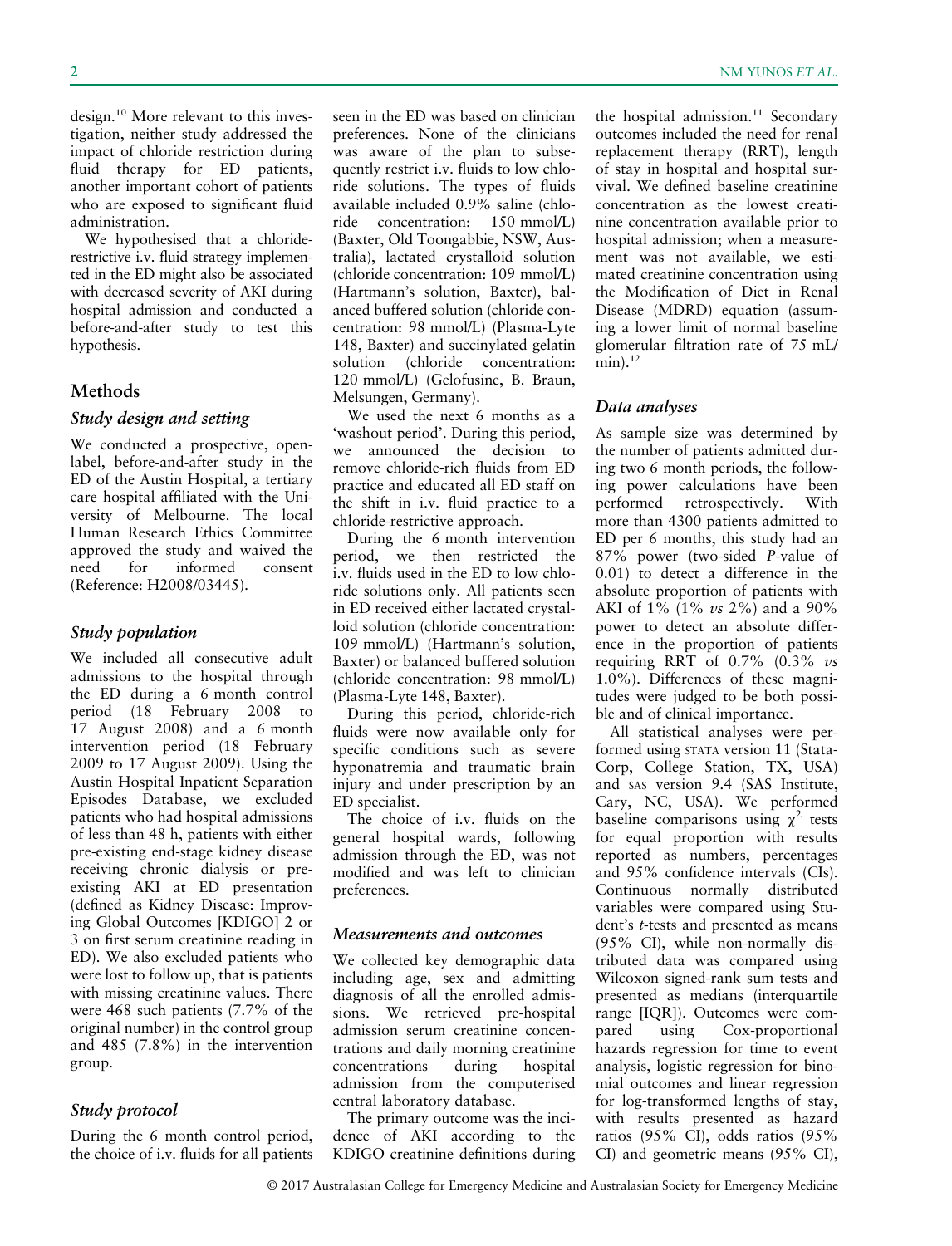respectively. To account for competing risk, survival times are presented as cumulative incidence graphs with a corresponding comparison of groups performed using Gray's test.<sup>13</sup> Multivariable models were constructed adjusting for the pre-defined covariates; sex, age, diagnosis, surgical status, admission number per patient and baseline creatinine. To further account for repeat admissions, additional sensitivity analysis was conducted considering each patient's first admission only. Proportional hazard assumptions were assessed using log-log plots, while goodness of fit and model discrimination for logistic regression models<br>were reported using Hosmerreported using Hosmer-Lemeshow test and area under receiver operating characteristic curve (95% CI), respectively. To increase the robustness of our findings, a two-sided P-value of 0.01 was used to indicate statistical significance.

# Results

#### Characteristics of study subjects

We studied 8638 patients experiencing 10 154 ED admissions: 4299 patients experiencing 5008 admissions during the control period and 4339 patients experiencing 5146 admissions during the intervention period. The baseline characteristics of the patients during the control and the intervention periods are shown in Table 1. The two groups were similar with regard to age, sex, admission diagnosis and baseline creatinine concentration. During the control period, 3216 admissions (64.2%; 95% CI 62.9–65.5) did not have a baseline creatinine level available and had the level estimated with the MDRD equation compared with 3294 admissions (64%; 95% CI 62.7–65.3) during the intervention period ( $P = 0.83$ ).

Table 2 shows the composition of the study fluids. The intervention resulted in significant changes in i.v. fluid therapy in the ED. Overall, 0.9% saline prescription decreased from 7200 to 79 L (99% reduction; 1.4 *vs* 0.02 L/admission;  $P < 0.001$ ) and 4% gelatin solution from 112 to 1.5 L (99% reduction, 0.02 vs

Male 2692 (54) [52–55] 2754 (54) [52–55] Surgical status§ 1187 (23) [22–24] 1167 (24) [23–25] Repeat admission 709 (14) [13–15] 807 (16) [15–17] Diagnostic group Cardiology 412 (8.2) [7.5–9.0] 360 (7) [6–8] Colorectal 161 (3.2) [2.8–3.7] 174 (3.4) [2.9–3.9] Emergency 530 (10.6) [9.8–11.5] 546 (10.6) [9.8–11.5] Endocrinology 50 (1) [0.8–1.3] 51 (1) [0.8–1.3] General medicine 1244 (25) [24–26] 1198 (23) [22–24] Haematology 71 (1.4) [1.1–1.8] 90 (1.7) [1.4–2.1] Hepatobiliary 281 (5.6) [5.0–6.3] 305 (5.9) [5.3–6.6] Infectious disease 54 (1.1) [0.8–1.4] 78 (1.5) [1.2–1.9] Liver 90 (1.8) [1.5–2.2] 73 (1.4) [1.1–1.8] Neurology 134 (2.7) [2.3–3.2] 136 (2.6) [2.2–3.1] Neurosurgery 56 (1.1) [0.9–1.5] 66 (1.3) [1.0–1.6] Oncology 249 (5) [4.4–5.6] 259 (5) [4.5–5.7] Orthopaedics 267 (5.3) [4.7–6.0] 297 (5.8) [5.2–6.4] Plastic surgery 128 (2.6) [2.2–3.0] 83 (1.6) [1.3–2.0] Respiratory 221 (4.4) [3.9–5.0] 265 (5.1) [4.6–5.8] Spinal 61 (1.2) [0.9–1.6] 63 (1.2) [1.0–1.6] Stroke 239 (4.8) [4.2–5.4] 276 (5.4) [4.8–6.0] Upper gastrointestinal 246 (4.9) [4.4–5.6] 289 (5.6) [5.0–6.3] Urology 91 (1.8) [1.5–2.2] 83 (1.6) [1.3–2.0] Mean (95% CI) Age in years 63.9 (63.3–64.5) 63.2 (62.6–63.8) Baseline creatinine 86.5 (85.8–87.2) 86.0 (85.3–86.7)

TABLE 1. Baseline characteristics of the patient admissions during the control and intervention periods†

> Control period  $(n = 5008)$

Number (%) [95% CI] of admissions‡

Intervention period  $(n = 5146)$ 

†International System of Units conversion factor: to convert creatinine to mg/dL, divided by 88.4. ‡The control period was from 18 February 2008 to 17 August 2008, and the intervention period was from 18 February 2009 to 17 August 2009. §Had surgery during the admission. CI, confidence interval.

0.003 L/admission; P < 0.001). Conversely, Hartmann's solution prescription increased from 870 to 8217 L (89% increase, 0.2 vs 1.6 L/ admission;  $P < 0.001$  and Plasma-Lyte prescription from 49 to 230 L (79% increase, 0.001 vs 0.04 L/ admission;  $P < 0.01$ ), with an overall saving of AUD2143.4.

The above changes in fluid therapy translated into a decrease in fluidrelated chloride administration by a total of 262 984 mmol, or from 238 to 181 mmol/admission over the 6 month period. Similarly, sodium administration decreased from 243 to 215 mmol/admission. In contrast, study fluid-related potassium

© 2017 Australasian College for Emergency Medicine and Australasian Society for Emergency Medicine

 $(\mu \text{mol/L})$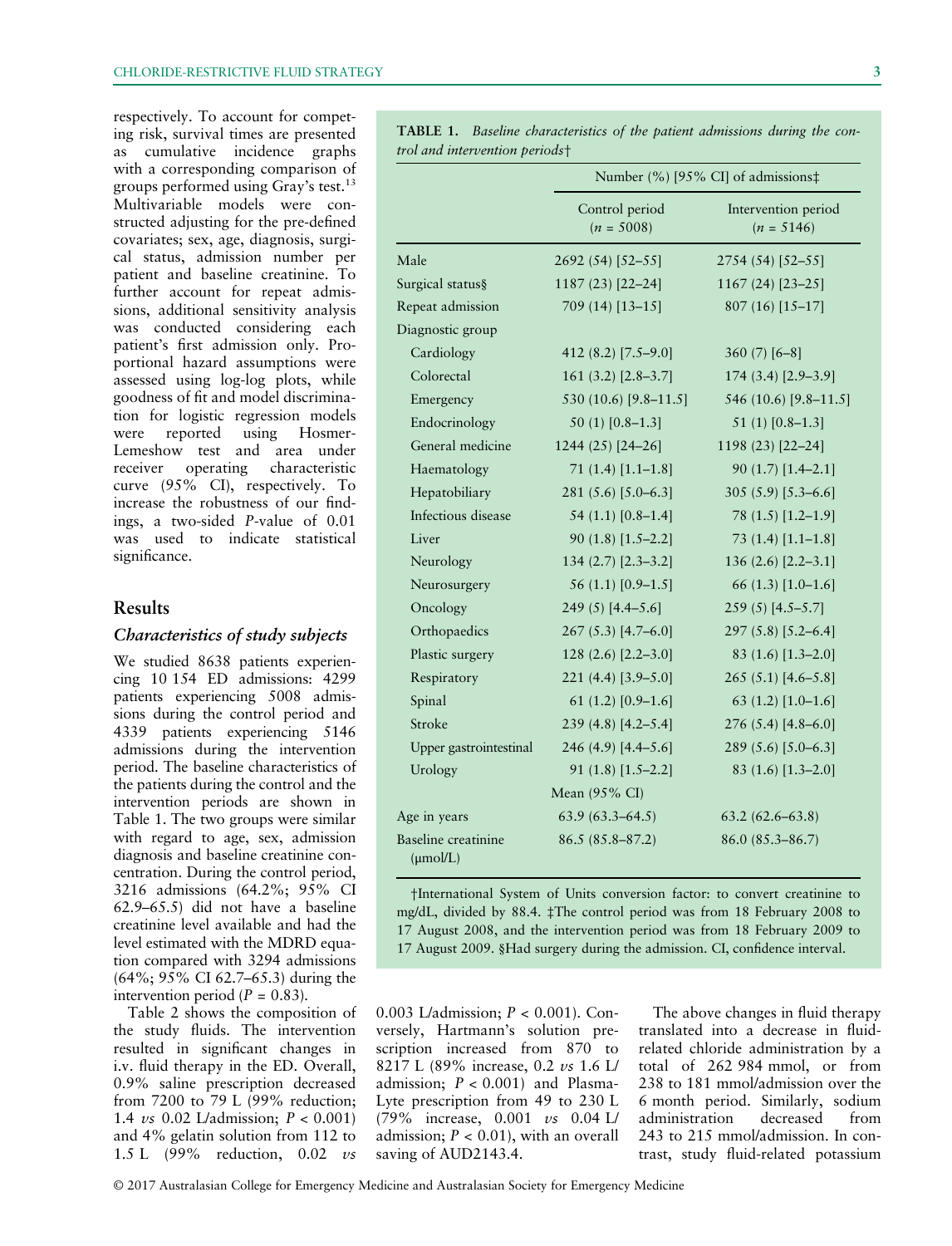|                    | $0.9\%$<br>Saline | Hartmann's<br>solution | 4%<br>Gelatin | Plasma-<br>Lyte 148 |
|--------------------|-------------------|------------------------|---------------|---------------------|
| Sodium             | 150               | 129                    | 154           | 140                 |
| Potassium          | $\theta$          | 5                      | $\theta$      | 5                   |
| Chloride           | 150               | 109                    | 120           | 98                  |
| Calcium            | $\theta$          | $\overline{2}$         | $\theta$      | $\theta$            |
| Magnesium          | $\theta$          | $\theta$               | $\theta$      | 1.5                 |
| Lactate            | $\theta$          | 29                     | $\theta$      | $\theta$            |
| Acetate            | $\theta$          | $\theta$               | $\theta$      | 27                  |
| Gluconate          | $\theta$          | $\theta$               | $\theta$      | 23                  |
| Octanoate          | $\Omega$          | $\theta$               | $\Omega$      | $\Omega$            |
| Price <sup>+</sup> | \$1.09/L          | \$1.06/L               | \$23/L        | \$2.15/L            |

TABLE 2. Composition and prices of study fluids†

†All concentrations in mmol/L. ‡All prices in AUD.

**TABLE 3.** KDIGO definition and staging of  $AKI<sup>11</sup>$ <sup>+</sup>

| Stage | Serum creatinine                                                                                                              | Urine output                                          |
|-------|-------------------------------------------------------------------------------------------------------------------------------|-------------------------------------------------------|
|       | $1.5-1.9$ times baseline<br>$OR$ ≥26.5 µmol/L increase<br>within 48 h                                                         | $< 0.5$ mL/kg/h for 6–12 h                            |
|       | $2.0 - 2.9$ times baseline                                                                                                    | $< 0.5$ mL/kg/h for $\geq 12$ h                       |
| 3     | 3.0 times baseline OR increase in<br>serum creatinine to<br>$\geq$ 353.6 µmol/L OR initiation<br>of renal replacement therapy | <0.3 mL/kg/h for $\geq$ 24 h OR<br>anuria $\geq 12$ h |

†AKI is defined as any of the following: increase in serum creatinine by ≥26.5 μmol/L within 48 h; or increase in serum creatinine ≥1.5 times baseline, which is known or presumed to have occurred within the prior 7 days; or urine volume <0.5 mL/kg/h for 6 h. AKI, acute kidney injury; KDIGO, Kidney Disease: Improving Global Outcomes; OR, odds ratio.

administration increased from 2.4 to 9 mmol/patient and lactate administration from 5 to 46 mmol/patient.

#### Primary outcomes

Table 3 shows the KDIGO definition and the staging of AKI.<sup>11</sup> The patients who were admitted to the ward for more than 48 h after receiving a chloride-restrictive fluid strategy in the ED had a statistically significant lower incidence of stage 3 KDIGO-defined AKI and a nonsignificant decrease in RRT use (Table 4). Cumulative incidence

plots of both outcomes are presented in Figures 1 and 2.

Compared with the intervention period, the risk of stage 3 of KDIGOdefined AKI remained significantly greater during the chloride-rich control phase for both crude (hazard ratio 1.83; 95% CI 1.16–2.89;  $P = 0.01$ ) and adjusted (hazard ratio 1.74;  $95\%$  CI 1.10–2.76;  $P = 0.01$ ) levels. These findings were confirmed when analysed using logistic regression with crude odds ratio 1.86  $(95\% \text{ CI } 1.19 - 2.91; P = 0.01)$  and adjusted odds ratio 1.81 (95% CI 1.14–2.85;  $P = 0.01$ ). These findings

remained significant when considering only first admissions to ED (Tables S1 and S2). Table S3 shows the simplified baseline characteristics of the stage 3 of KDIGO-defined AKI subgroup of patients, and the time to the stage 3 KDIGO-defined AKI event.

#### Secondary outcomes

A total of 210 patients died in hospital (4.9%; 95% CI 4.3–5.5) during the control period compared with 192 patients (4.4%; 95% CI 3.8–5.2) during the intervention period  $(P = 0.31)$ . Median hospital length of stay was 4 days (IQR: 2–9 days) versus 4 days (IQR: 2–8 days), respectively  $(P = 0.14)$ . Table S4 shows the secondary outcomes of the stage 3 of KDIGO-defined AKI subgroup of patients.

#### Discussion

#### Key findings

In a before-and-after study involving more than 8000 patients admitted to hospital through the ED of a tertiary hospital, we found that a chloride-restrictive fluid management approach was associated with a significant decrease in KDIGO stage 3 AKI.

#### Comparison with previous studies

To our knowledge, no interventional studies have assessed the renal effects of a chloride-restrictive i.v. fluid strategy for ED patients. The closest relevant study is a recent large retrospective cohort investigation that studied the initial fluid choice in the first two hospital days among more than 60 000 patients diagnosed with sepsis.<sup>14</sup> However, this study focused on in-hospital mortality instead of renal outcomes and found a significant association between a chlorideliberal initial fluid choice and higher mortality.

The reduced incidence of stage 3 KDIGO seen in our study is consistent with controlled doubleblinded human studies that reported better renal cortical tissue perfusion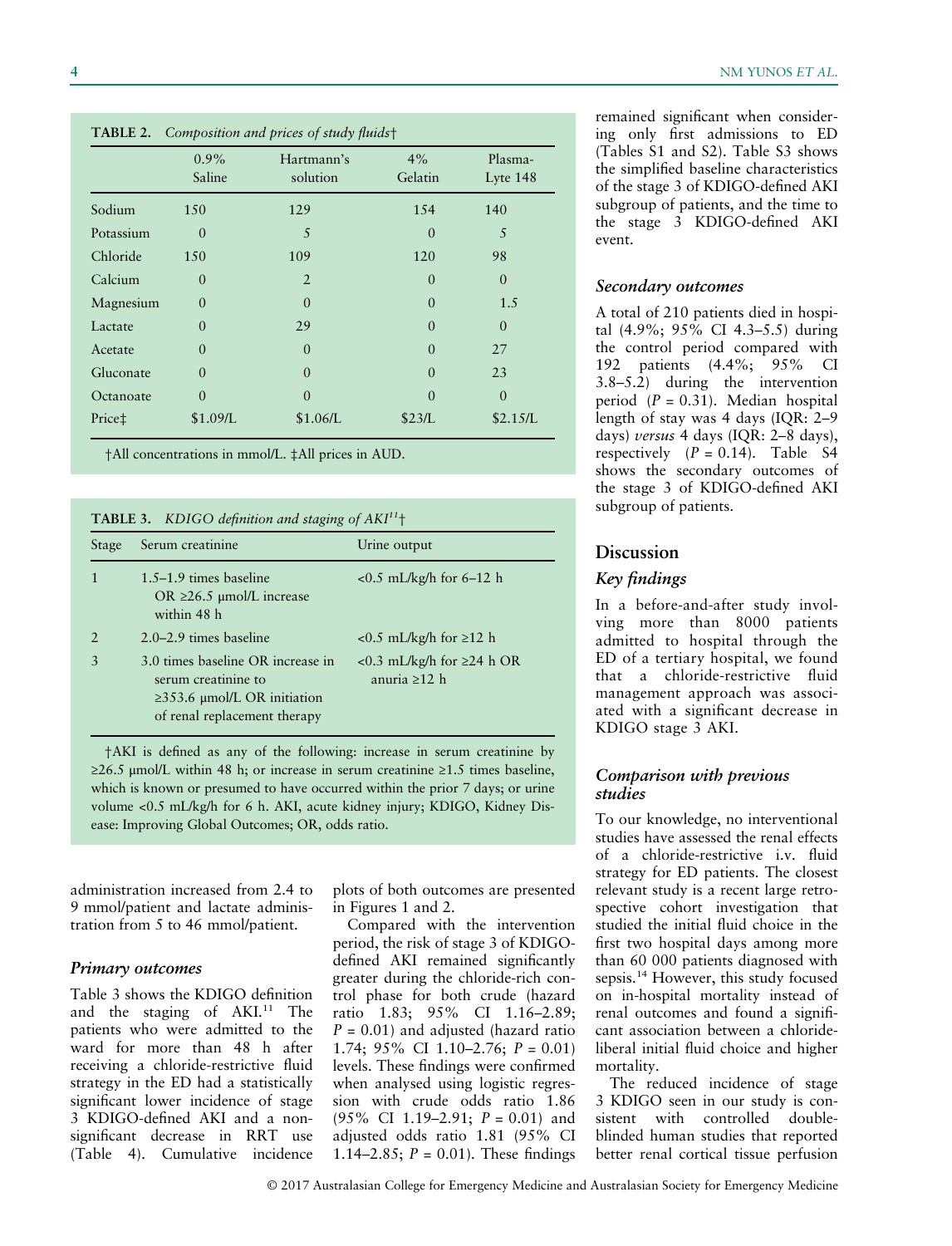| <b>KDIGO</b>   | Number (%) [95% CI] of events†                                        |                        |       |
|----------------|-----------------------------------------------------------------------|------------------------|-------|
| classification | Control period<br>Intervention period<br>$(n = 5008)$<br>$(n = 5146)$ |                        | value |
| Stage 1        | $626(12.5)[11.6-13.4]$                                                | 703 (13.7) [12.8–14.6] | 0.08  |
| Stage 2        | $97(1.9)$ [1.6-2.4]                                                   | $99(1.9)$ [1.6–2.3]    | 0.96  |
| Stage 3        | 54 $(1.1)$ [0.8-1.4]                                                  | $30(0.6)[0.4-0.8]$     | 0.006 |
| <b>RRT</b>     | $13(0.3)[0.2-0.4]$                                                    | $8(0.2)[0.1-0.3]$      | 0.25  |

TABLE 4. Incidence of acute kidney injury stratified by Kidney Disease: Improving Global Outcomes (KDIGO) serum creatinine criteria

†The control period was from 18 February 2008 to 17 August 2008, and the intervention period was from 18 February 2009 to 17 August 2009. CI, confidence interval; RRT, renal replacement therapy.



Figure 1. Cumulative incidence of Kidney Disease: Improving Global Outcomes (KDIGO)-defined stage 3. Cumulative risk is low, <0.1%. Gray's test  $P = 0.007$ . (--), Control;  $(--)$ , intervention.

with lower chloride fluids compared with saline.<sup>15,16</sup> It is also consistent with several previous observational clinical studies linking excessive chloride administration and chloride levels with increased risk of renal dysfunction or mortality.<sup>5-9</sup>

#### Significance of study findings

Our before-and-after study provides evidence to suggest that the initial fluid choice in the treatment of ED patients may have an impact on subsequent renal outcomes during their

hospital stay. As such, it implies that ED implementation of a chloriderestrictive strategy may reduce the incidence of severe AKI (KDIGO stage 3). This observation adds to existing concerns with the use of  $0.9\%$  saline<sup>17-20</sup> and to the long list of studies that have highlighted worse outcomes<sup>5-9,21</sup> with  $0.9\%$ saline instead of balanced crystalloids. Our findings indirectly support the avoidance of chloride-rich gelatin solutions, also separately linked with unfavourable renal outcomes, $^{22}$  and, given the equivalent cost of lactated solutions, imply that there is no cost benefit of giving saline to ED patients. Thus, from a renal point view and a healthcare cost point of view, our study implies that there is no logical reason to administer saline to ED patients outside of specific indications.

# Strengths of study

To our knowledge, this is the first study to compare the changes in renal outcomes associated with an i.v. fluid therapy strategy based on a chloride-restrictive approach versus a chloride-liberal approach in the ED setting. Moreover, the study population was large and the outcome difference remained significant after correction for baseline characteristics. Finally, the changes in i.v. fluid practice and the separation in the amount of chloride given were clear with decreased chloride administration by more than a quarter million millimoles and a decrease in saline administration of 99%.

#### **Limitations**

Our study had a number of important limitations. Our intervention was not a randomised controlled trial and was not blinded. However, there were no significant practice changes implanted in the ED of our institution during this before-andafter study and the baseline characteristics of our patients did not differ between the two groups. Furthermore, lack of blinding would not have biased the measurement of serum creatinine during the subsequent hospital stay.

A further limitation of our study was its single-centre design, which might have reduced its external validity. However, our ED has all the typical features of a tertiary hospital ED in the developed world, making our findings likely relevant to similar institutions. Our study also did not include the larger group of ED patients – those discharged on the same day or short hospital stay of less than 48 h – limiting its generalisability to all patients seen in ED.

We did not collect information on individual i.v. fluid administration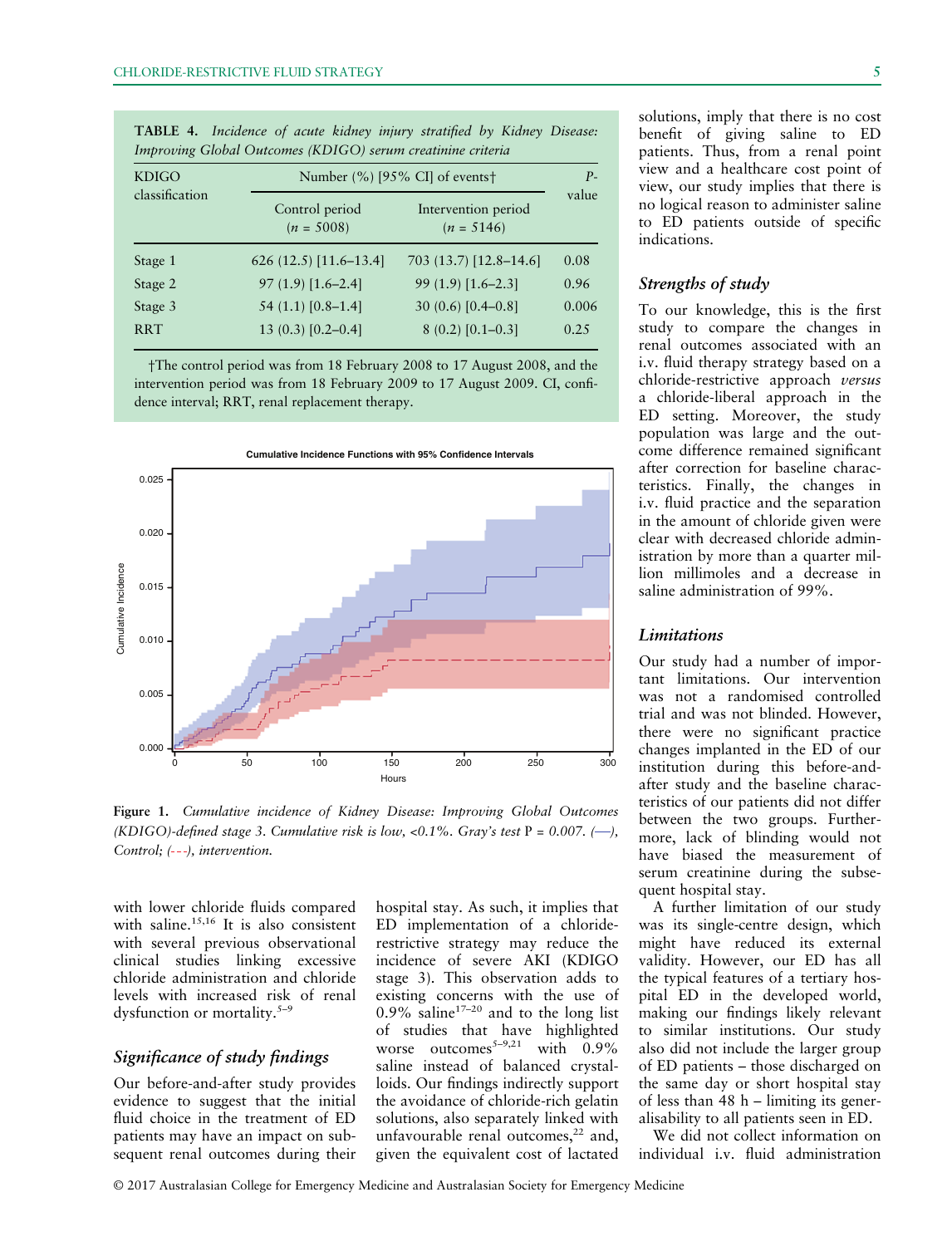

Figure 2. Cumulative incidence of renal replacement therapy (RRT). Cumulative risk is low, <0.1%. Gray's test  $P = 0.28$ . (-), Control; (--), intervention.

and cannot exclude the potential confounding effects of succinylated<br>gelating solution on renal solution on renal outcomes.<sup>22</sup>–<sup>26</sup> However, the change in gelatin use in our study represented only a total of 110.5 L (average decrease of approximately 22 mL/patient) and was much less than the >7100 L decrease in saline administration (average decrease of approximately 1.4 L/patient).

We did not collect information on i.v. fluids use after the transfer from ED to the ward. However, the present study aimed to test the hypothesis that even an early ED application of chloride-restrictive policy could result in changes in renal outcomes during hospital stay. Moreover, no general wards were notified of the study or requested to continue ED fluids as prescribed. We hope future studies will extend the analysis into the potential larger volume of fluids received during the hospital admissions.

The assessment of baseline creatinine is a recognised issue in the analysis of AKI.27 In patients for whom such information was absent, we estimated the pre-morbid creatinine concentrations using the MDRD equation. This method has limitations. However, inaccuracies arising from its use are unlikely to have biased our results as they applied to

both periods. In addition, the outcomes were objective and dependent on laboratory tests, which were not amenable to ascertainment bias or manipulation.

#### Conclusions

We conducted a before-and-after study comparing the renal effects of a chloride-restrictive versus a chloride-liberal i.v. fluid strategy in the ED setting. We found that, in ED patients admitted to the hospital for more than 48 h, a chloride-restrictive fluid strategy in ED was associated with a statistically significant decrease in the incidence of stage 3 KDIGO-defined AKI. However, we did not find any significant effect on need for RRT or mortality. Our observations from this large study of thousands of ED patients support ongoing concern about the renal safety of excessive i.v. chloride-rich fluid administration.

# Acknowledgements

We acknowledge the Pathology Department for their kind assistance in obtaining the creatinine results required for this study and the Pharmacy Department for study fluid delivery, monitoring and reconciliation.

#### Author contributions

NMY co-designed the study, collected the data, analysed and interpreted the data, assisted with statistical analysis and wrote the manuscript. RB co-designed the study, analysed and interpreted the data, assisted with statistical analysis and edited the manuscript for content. DMT co-designed the study, provided administrative and technical support and edited the manuscript for content. SJ co-designed the study and provided administrative and technical support. FK codesigned the study and provided administrative and technical support. HS collected the data. CH collected the data. MB performed the statistical analysis and edited the manuscript for content.

#### Competing interests

RB has received consultancy fees from Baxter and B. Braun and grant money from Baxter. Both Baxter and B. Braun have also paid for RB's travel and accommodation, and meeting expenses.

# References

- 1. Young P. Saline is the solution for crystalloid resuscitation. Crit. Care Med. 2016; 44: 1538–40.
- 2. Semler MW, Rice TW. Saline is not the first choice for crystalloid resuscitation fluids. Crit. Care Med. 2016; 44: 1541–4.
- 3. Reddy SK, Young PJ, Beasley RW et al. Overview of the study protocols and statistical analysis plan for the Saline versus Plasma-Lyte 148 for Intravenous Fluid Therapy (SPLIT) research program. Crit. Care Resusc. 2015; 17: 29–36.
- 4. Glassford NJ, French CJ, Bailey M, Mârtensson J, Eastwood GM, Bellomo R. Changes in intravenous fluid use patterns in Australia and New Zealand: evidence of research translating into practice. Crit. Care Resusc. 2016; 18: 78–88.
- 5. Shaw AD, Bagshaw SM, Goldstein SL et al. Major complications, mortality, and resource utilization after open abdominal surgery: 0.9% saline compared to